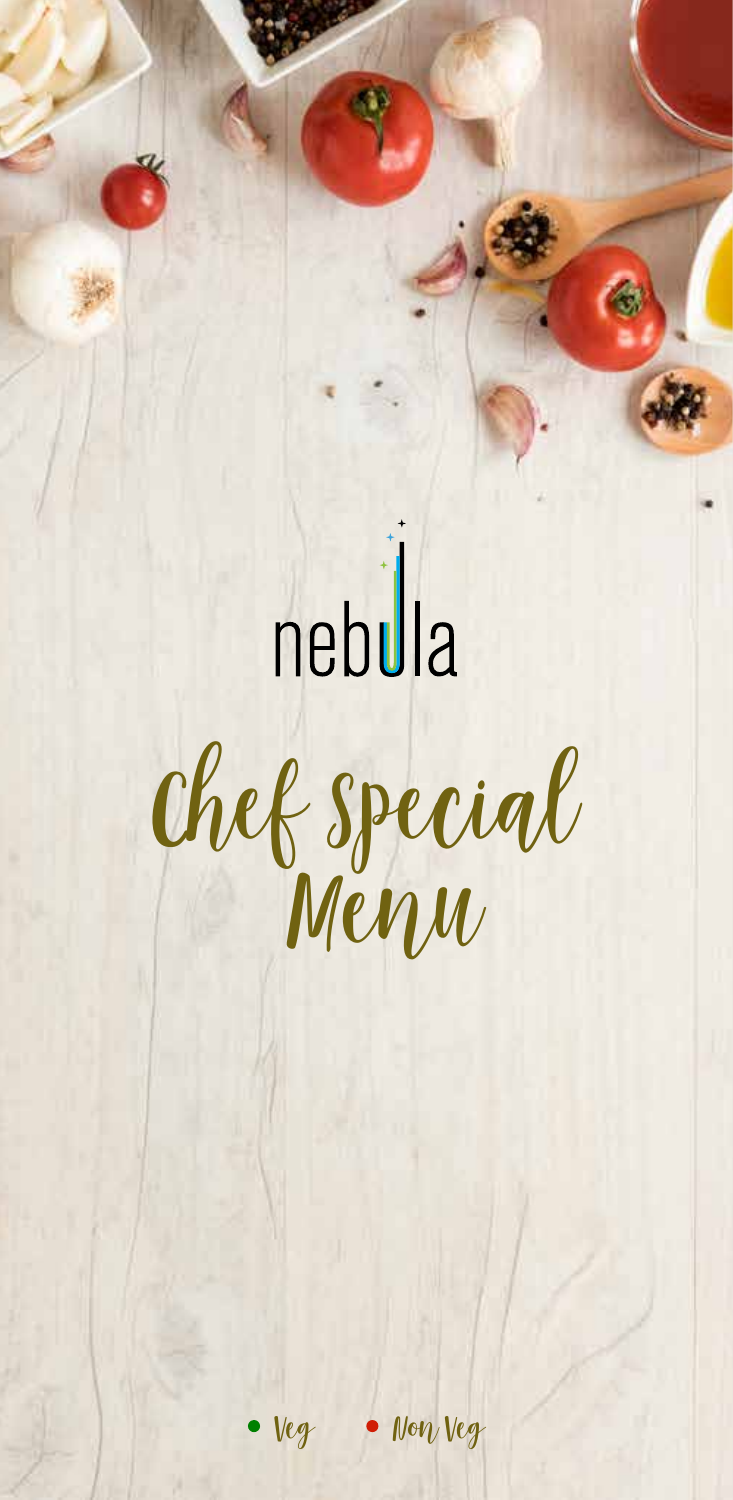Refreshment

Sparkling Kokum Julep 150

| Salad                                                                                                                                               |     |
|-----------------------------------------------------------------------------------------------------------------------------------------------------|-----|
| <b>Farmer's Salad</b><br>Assorted greens with boiled peanuts,<br>coloured bell peppers & broccoli spiced with<br>homemade mango vinaigrette         | 120 |
| Thai Basil Green Salad<br>Roasted tofu with raw corn, cucumber,<br>shredded cabbage, greens & sunflower seeds with<br>basil, lime & cashew dressing | 120 |
| Smoked Chicken with Apple &<br><b>Celery Salad</b><br>Smoke flavoured chicken & apple salad with<br>Mayo celery dressing                            | 180 |
| Seafood Vinaigrette Salad<br>Assorted seafood in herb vinaigrette dressing<br>served on lettuce                                                     | 230 |
| Soup                                                                                                                                                |     |
| Hare Matar Ka Shorba<br>Sauted green peas & lentils tempered with<br>garlic & cumin                                                                 | 80  |
| Veg Clear Soup with Moong Sprout<br>Fresh steamed exotic veg seasoned with<br>soya moong sprout                                                     | 80  |
| <b>Mushroom and Shrimp Soup</b><br>A Thai soup flavoured with red curry mushroom<br>and lemon grass                                                 | 160 |
| Yakhni Shorba<br>Lucknowi lamb soup                                                                                                                 | 180 |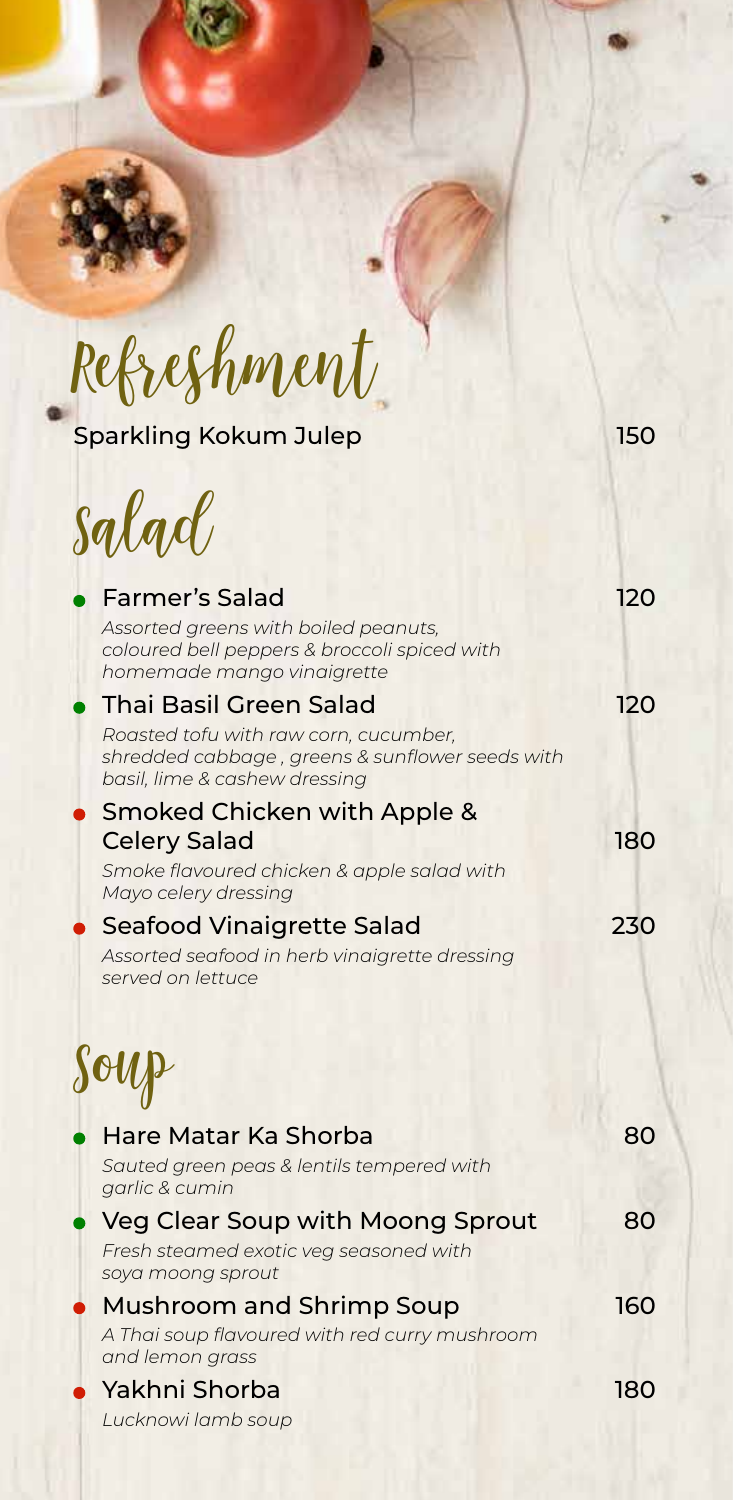## Starter

| Sunehri Paneer Tikka<br>Minced paneer patties coated with<br>sesame and deep-fried                         | 240 |
|------------------------------------------------------------------------------------------------------------|-----|
| <b>• Tandoori Nazakat Aloo</b><br>Marinated stuffed potatoes baked in clay oven                            | 160 |
| $\bullet$ Tofu Hot Garlic<br>Deep fried tofu cubes tossed in hot garlic sauce                              | 190 |
| • Chicken Vol Au Vent<br>Chicken dices in cream sauce served in pastry cases                               | 275 |
| $\bullet$ Koliwada Fish<br>Fish dices marinated in chilli powder and<br>fried with garlic and curry leaves | 330 |
| <b>• Murgh Makhmali Kebab</b><br>Succulent chicken with cream, yoghurt and<br>white pepper                 | 275 |
| Main Course                                                                                                |     |

| <b>• Methi Chaman</b>                                                    | 230 |
|--------------------------------------------------------------------------|-----|
| Paneer stir fried in tomato with fresh<br>fenugreek leaves               |     |
| • Bhindi Mungfali                                                        | 170 |
| Okra masala with crushed peanuts                                         |     |
| $\bullet$ Gobi Banarasi                                                  | 170 |
| Florets of cauliflower in onion, cashew and<br>tomato based golden gravy |     |
| • Chingri Malai Curry                                                    | 590 |
| Shrimps in creamy Bengali gravy                                          |     |
| • Mutton Sukka Varuval                                                   | 390 |
| A dry mutton fry, stir fried in oil with<br>curry leaves, red chilli     |     |
| • Dum Ka Murgh                                                           | 290 |
| Slow cooked marinated chicken in                                         |     |
| cashew and poppy gravy                                                   |     |



| Punjabi Rajma                                           | 150 |
|---------------------------------------------------------|-----|
| Red kidney beans with garlic, tomato and butter         |     |
| Dal Panchratan                                          | 150 |
| Amalgamation of five different types of dal with spices |     |